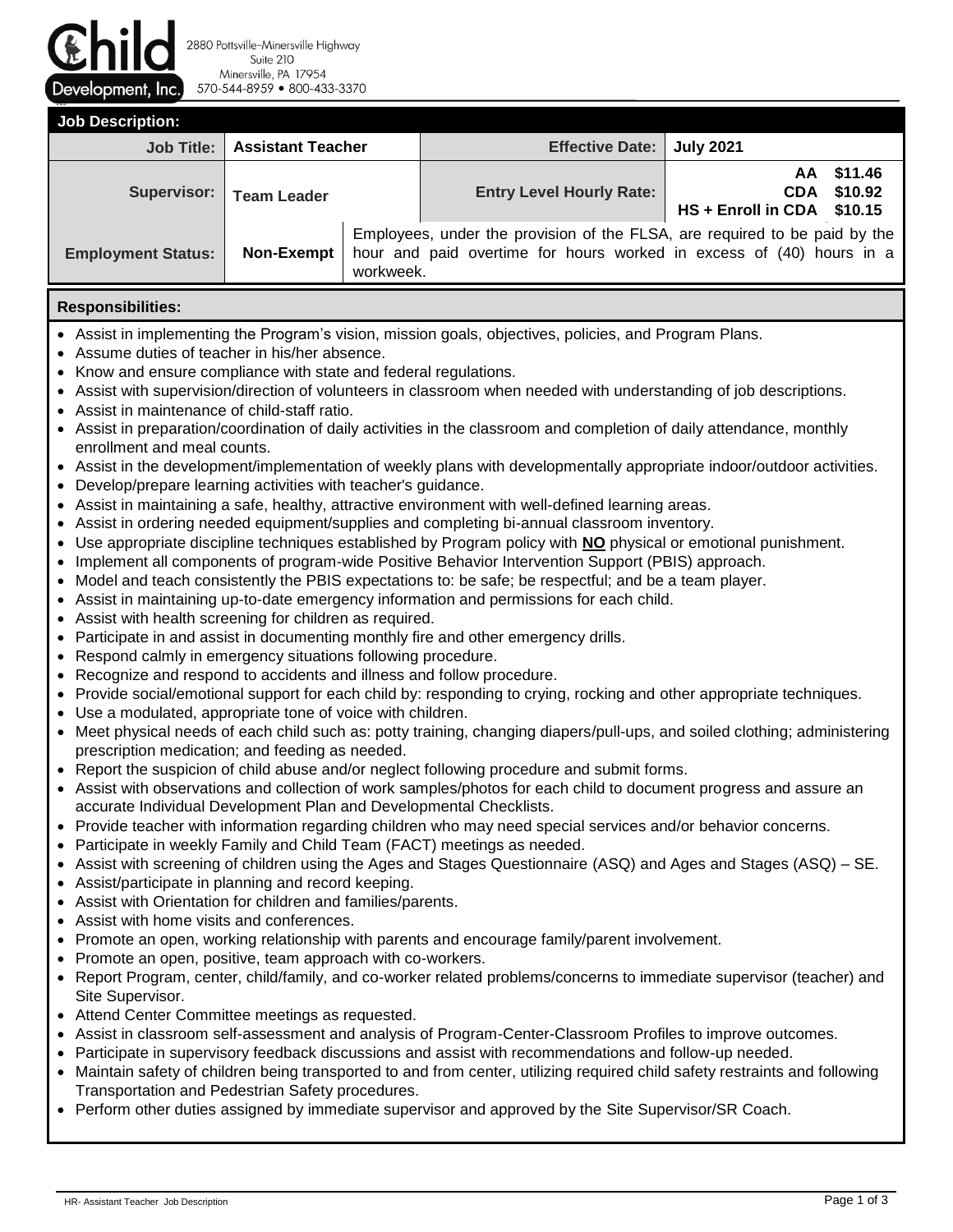| <b>Qualifications:</b>                                                                                                                                                                                                                                                                                                                                                                                                                                                                                                                                                                                                                                                                                                                                                                                                                                                                                                                                                                                                                                                                                                                                                                                                                                                                                                                                                                                                                                                                                                                                                                                                                                                                                                                                                                                                                                                                                                                                                                                                                                                                                                                                                                                                                     |                                                                                                                                                                                                                                                                                                                                                                                                                                                                                                                                                                                                                                                                                                                                                                                                                                                                                                                                                                                                                                                                                                                 |  |  |  |  |  |  |
|--------------------------------------------------------------------------------------------------------------------------------------------------------------------------------------------------------------------------------------------------------------------------------------------------------------------------------------------------------------------------------------------------------------------------------------------------------------------------------------------------------------------------------------------------------------------------------------------------------------------------------------------------------------------------------------------------------------------------------------------------------------------------------------------------------------------------------------------------------------------------------------------------------------------------------------------------------------------------------------------------------------------------------------------------------------------------------------------------------------------------------------------------------------------------------------------------------------------------------------------------------------------------------------------------------------------------------------------------------------------------------------------------------------------------------------------------------------------------------------------------------------------------------------------------------------------------------------------------------------------------------------------------------------------------------------------------------------------------------------------------------------------------------------------------------------------------------------------------------------------------------------------------------------------------------------------------------------------------------------------------------------------------------------------------------------------------------------------------------------------------------------------------------------------------------------------------------------------------------------------|-----------------------------------------------------------------------------------------------------------------------------------------------------------------------------------------------------------------------------------------------------------------------------------------------------------------------------------------------------------------------------------------------------------------------------------------------------------------------------------------------------------------------------------------------------------------------------------------------------------------------------------------------------------------------------------------------------------------------------------------------------------------------------------------------------------------------------------------------------------------------------------------------------------------------------------------------------------------------------------------------------------------------------------------------------------------------------------------------------------------|--|--|--|--|--|--|
| <b>Education</b><br>and<br><b>Experience:</b>                                                                                                                                                                                                                                                                                                                                                                                                                                                                                                                                                                                                                                                                                                                                                                                                                                                                                                                                                                                                                                                                                                                                                                                                                                                                                                                                                                                                                                                                                                                                                                                                                                                                                                                                                                                                                                                                                                                                                                                                                                                                                                                                                                                              | AA degree in Early Childhood Education* or Child Development Associate Credential (CDA)* or<br>• High school diploma/GED AND enrolled in a CDA or college courses to obtain ECE degree to be<br>completed within two years of the time of hire<br>(*PA PreK Counts Assistant Teacher must have AA in ECE or CDA credential prior to hire)                                                                                                                                                                                                                                                                                                                                                                                                                                                                                                                                                                                                                                                                                                                                                                       |  |  |  |  |  |  |
| <b>Skills:</b>                                                                                                                                                                                                                                                                                                                                                                                                                                                                                                                                                                                                                                                                                                                                                                                                                                                                                                                                                                                                                                                                                                                                                                                                                                                                                                                                                                                                                                                                                                                                                                                                                                                                                                                                                                                                                                                                                                                                                                                                                                                                                                                                                                                                                             |                                                                                                                                                                                                                                                                                                                                                                                                                                                                                                                                                                                                                                                                                                                                                                                                                                                                                                                                                                                                                                                                                                                 |  |  |  |  |  |  |
| • Ability to take direction and follow through as expected.<br>Ability to accept and exercise authority appropriately and make rational decisions.<br>Ability to plan, assign and supervise the work of designated personnel.<br>• A patient and understanding manner with children.<br>• Ability to establish/maintain effective working relationships with children/families, co-workers and colleagues.<br>• Ability to recognize and respect confidentiality.<br>• Ability to effectively communicate in oral and written form.<br>• Physical and mental ability to supervise and assist children participating during indoor/outdoor activities which includes<br>the use of gross motor equipment, walks and field trips.<br>Physical and mental ability to respond quickly to needs of children during daily activities and emergency situations.<br>• Visual and auditory ability to provide children and co-workers with a safe, secure environment.<br>Physical ability to lift children ages 3-5 (30-50 lbs) in emergency situations only.<br>• Physical and mental ability to model and participate in activities designed for preschool age children that includes<br>repetitive bending, stooping, sitting on floor and on child-size chairs (8"-12") with use of gross/fine motor, language,<br>visual, and cognitive skills.<br>• Assist in the preparation of meals with ability to utilize large and small kitchen appliances (stove, microwave, and<br>dishwasher) and carry food to and from kitchen.<br>• Assist in the set-up, cleanup of meals includes sanitizing tables, transporting dishes to/from kitchen,<br>sweeping/mopping of floors.<br>• Assist in daily routines of children such as riding the bus, bathrooming, tooth brushing, rest/quiet time which includes<br>the ability to set-up and maneuver around cots/mats.<br>• Assist in maintaining health/hygiene of classroom by sanitizing toys, sweeping, mopping, moving equipment, and<br>disposing of garbage as needed (under normal circumstances).<br>• Physical ability to ascend/descend steps on a regular basis to access bathrooms, kitchen, and play areas, to evacuate<br>in emergency situations and to make home visits as required. |                                                                                                                                                                                                                                                                                                                                                                                                                                                                                                                                                                                                                                                                                                                                                                                                                                                                                                                                                                                                                                                                                                                 |  |  |  |  |  |  |
| <b>Requirements:</b>                                                                                                                                                                                                                                                                                                                                                                                                                                                                                                                                                                                                                                                                                                                                                                                                                                                                                                                                                                                                                                                                                                                                                                                                                                                                                                                                                                                                                                                                                                                                                                                                                                                                                                                                                                                                                                                                                                                                                                                                                                                                                                                                                                                                                       |                                                                                                                                                                                                                                                                                                                                                                                                                                                                                                                                                                                                                                                                                                                                                                                                                                                                                                                                                                                                                                                                                                                 |  |  |  |  |  |  |
| ٠<br>٠<br>$\bullet$<br>$\bullet$<br>Travel as required.                                                                                                                                                                                                                                                                                                                                                                                                                                                                                                                                                                                                                                                                                                                                                                                                                                                                                                                                                                                                                                                                                                                                                                                                                                                                                                                                                                                                                                                                                                                                                                                                                                                                                                                                                                                                                                                                                                                                                                                                                                                                                                                                                                                    | Must receive a negative pre-employment drug-screening test.<br>Must receive an initial health appraisal and Mantoux TB test and a health appraisal every two years once employed.<br>Must receive Child Abuse, Criminal History, and FBI Fingerprint Background Clearances.<br>Must provide verification of COVID-19 Vaccination<br>Be punctual and reliable in attendance.<br>Be professional, productive, and follow the Standards of Conduct, Conflict of Interest, and Confidentiality policies.<br>Work evenings and flexible hours when necessary.<br>Participate in a minimum of two professional growth/development activities and relevant associations.<br>Participate in required Keystone STARS Core Training Series, including Child Abuse Mandated Reporter Training.<br>Utilize a Professional Development Plan and participate in job-related training and professional development<br>opportunities to enhance competence and job performance, including these annual requirements:<br>CBK: 24 hours minimum with Child Observation, Inclusive Practices, and/or ERS Curriculum, Program/Child |  |  |  |  |  |  |

Assessment, and/or Appropriate Learning Standards; Common Childhood Illnesses; Pediatric First Aid; Child Abuse Reporting; Transportation/Pedestrian Safety; Fire Safety; and Emergency Preparedness

- Participate in Program Committees/Teams, meetings, etc.
- Participate in performance assessments.